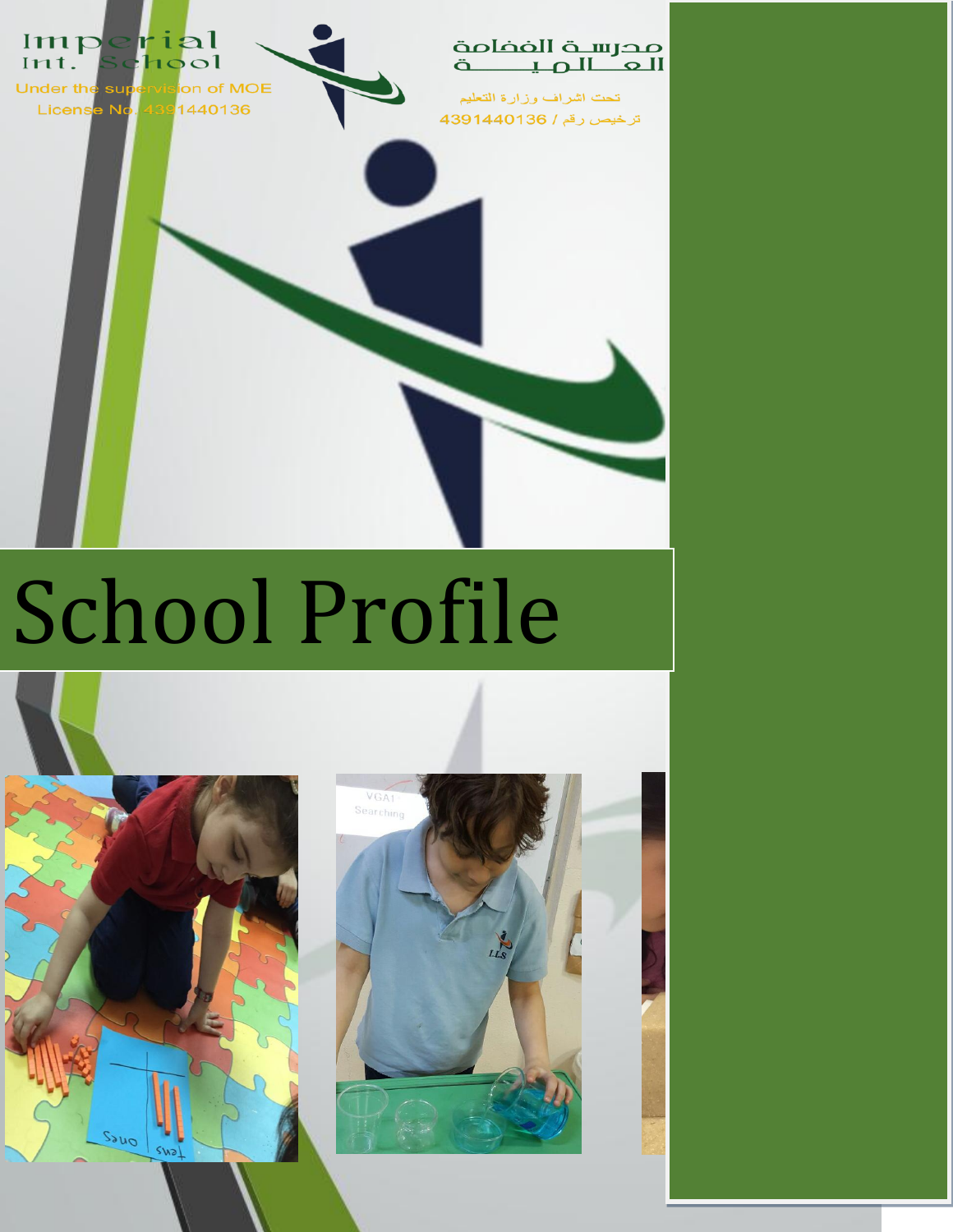### INTRODUCTION

Imperial International School was established based on the cumulative experience in education and intensive research on world top school systems and curriculum development. Our vision for a wholesome school that serves the community in general and the students in particular, while providing a familial atmosphere where care and respect includes all, will ultimately lead to the bright future we seek for our students.

The school is divided into three sectors, one for male students in grades 1 to 3 and another for female students in grades 1 to 12. The third sector is the Kindergarten which accommodates children from the ages of 3 to 6.

Instruction in the core subjects: language arts, math, science and social studies are in English. Other subjects and activities are provided to establish a wholesome education for our students and guide them into the future.

In Imperial International School we believe that every child learns in his/her special way thus, we have established a variety of methods to reach each student. Tests are used not only to measure the student's ability to retain information, but his/her ability to use the learned information.

It is our aim to reach with our students a level of education that prepares them for the real world and make them learners for life. We also aim to refine their education through the fine arts.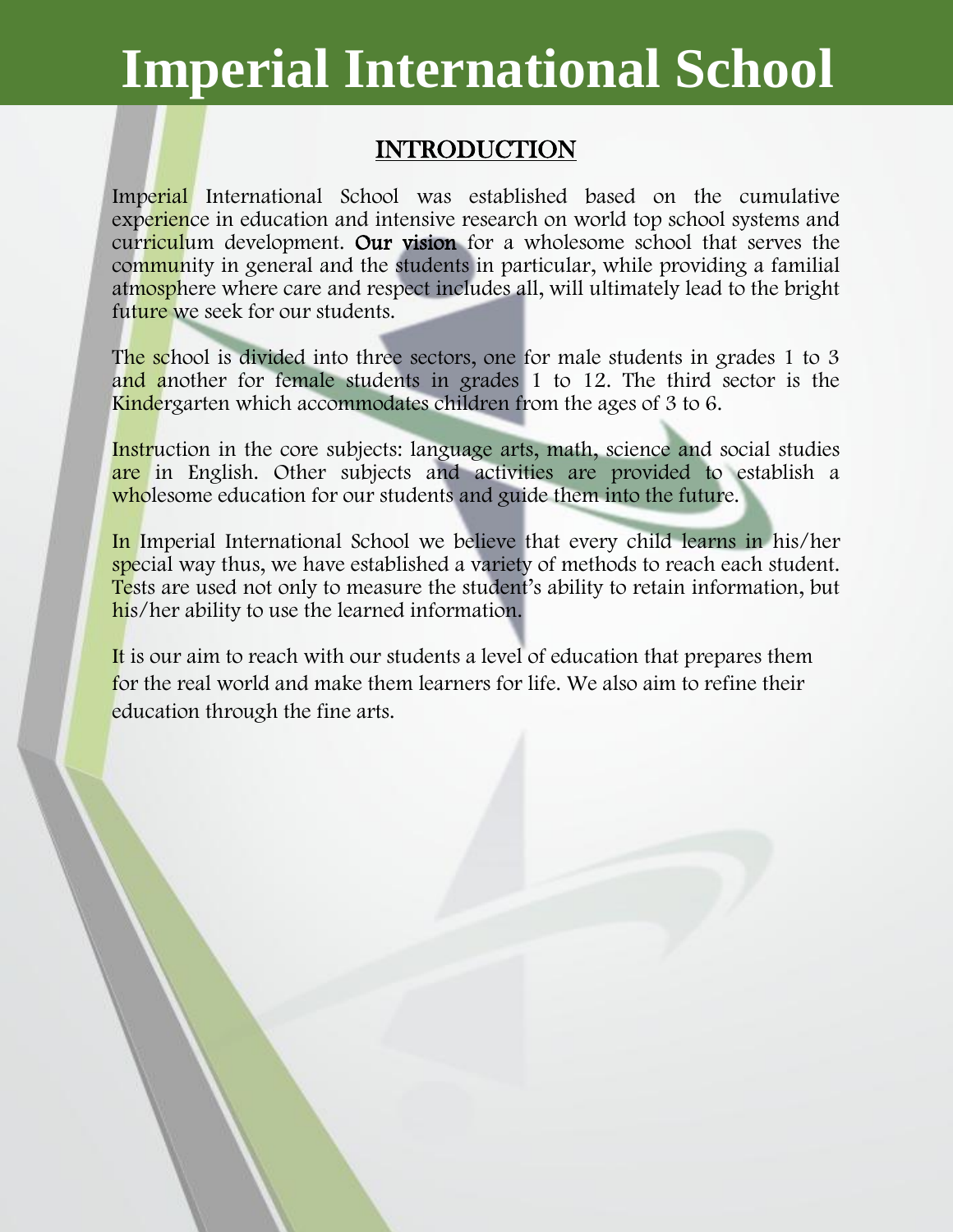### Organizational Chart 2018-2019

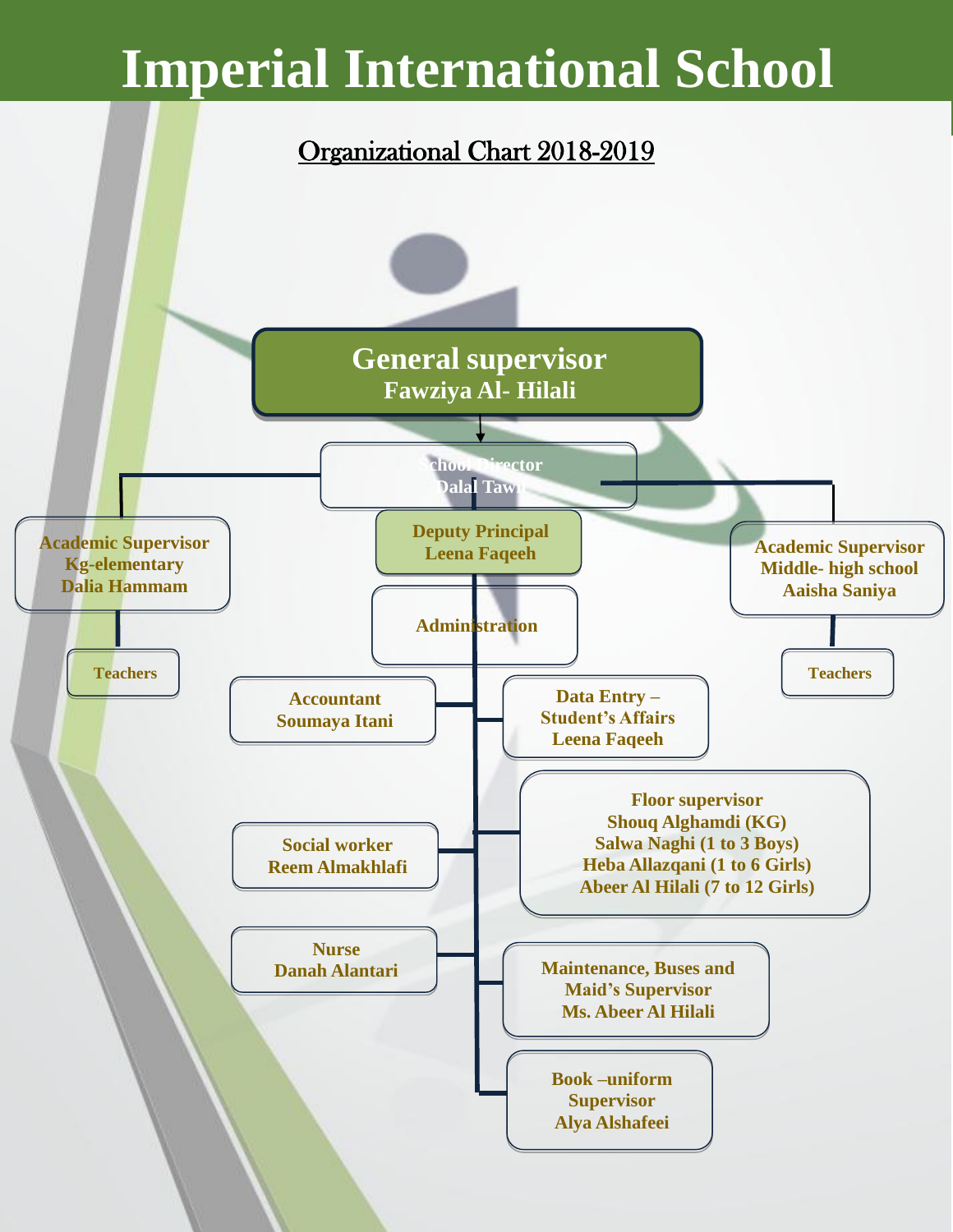#### School Description

Imperial International School is located in Al-Rawdah District, one of the prestigious neighborhoods in Jeddah, Saudi Arabia. IIS is an international, nondiscriminative, English-medium school, serving both expatriate and local communities in Jeddah. It is co-educational from Kindergarten to Grade 3 and only-girls from Grade 4 till Graduation year. It operates under the supervision of the Ministry of Education and is accredited by AdvancED and AIAA.

Our school appoints well qualified and experienced teachers, but it also makes exception to give freshers with new ideas to prove themselves. We believe in keeping all our staff up-to-date through workshops and training, regardless of their qualification and experience. Since IIS is an international school, so our instructional staff are from all nationalities putting in mind their accent, qualifications, and ways of teaching.

IIS was initially founded in 2006 by Bander Bin Daifallah Al Ghamdi at Salama District, one of the privileged neighborhood in Jeddah, Saudi Arabia. The location changed in 2009 to the current place. During the last 2 years the school has undergone many changes. The Boys' Section (4 to 12 only) had to close down. The school has improved the buildings that are available to the students. An indoor playground was arranged for the students to enjoy leisure activities on hot days. Additional rooms for French, Arabic, extra labs and libraries, were opened to have special activities in these places. Imperial International School provides all facilities for students to feel comfortable and happy in their second home.

We believe that school is a place where students learn to use technology and resources wisely and unleash their highest potential to be able to succeed in the real world and become responsible citizens.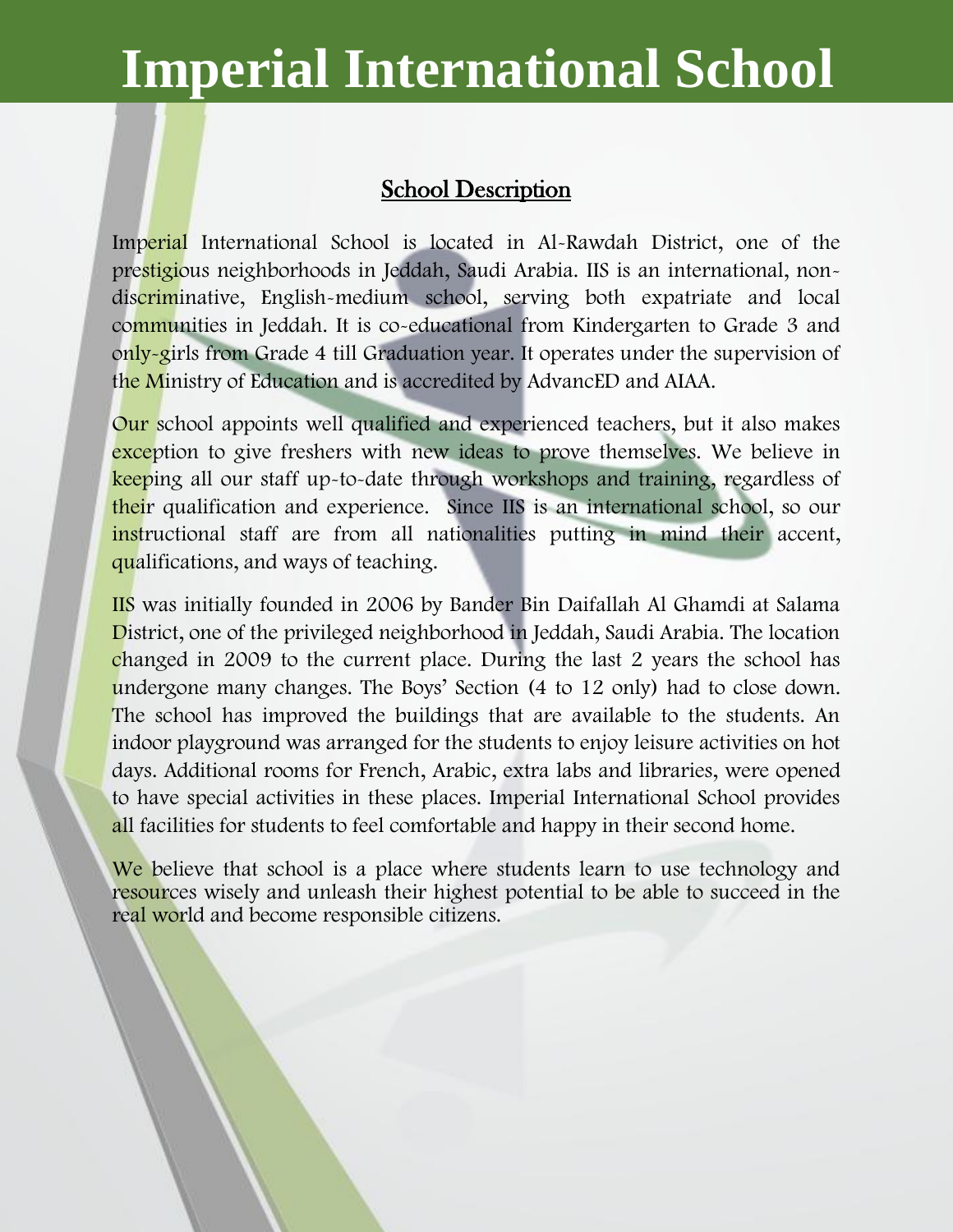### School Purpose

Our aspiration for all students is to achieve their highest potential within our rigorous and challenging curriculum. We challenge our students to become concerned and knowledgeable citizens who actively participate in preserving and improving the global community.

Our Vision is to encourage life-long learners to be responsible citizens in an ever-changing technological world.

**Our Mission** is to inspire one another as a community to learn, work and play in an atmosphere of collaboration and respect while ethically preparing for a global society.



We train our students in self-learning activities and to develop leadership qualities. The School has a student board for Middle and High School, consisting of leaders of grades 7 to 12, who meet on occasions to discuss school activities and improvement policies. We also have a Stakeholders committee, consisting of school administrative members and representative mothers of each group of students.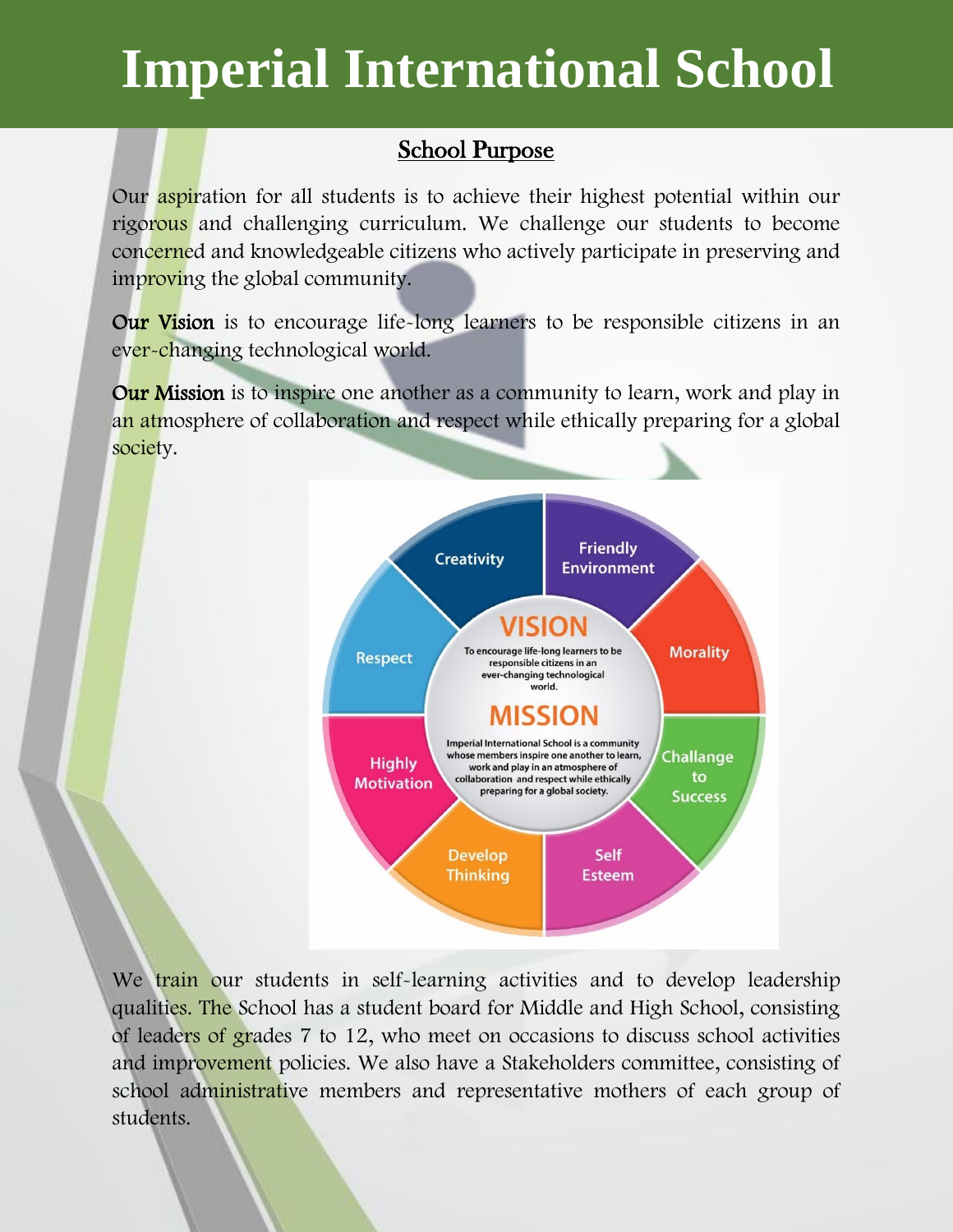Imperial International School encourages students to use technology in the process of learning. In addition to projectors in every class, we have upgraded our technological devices to bringing in portable laptops for students to use in the classroom. We have also introduced e-Learning program, Classera, to help students and other stakeholders track their improvement and compete on a global level.

Students participate in morning broadcast programs developing their public speaking skills. The school library has computers in addition to a variety of books for student research, entertainment and informative reading for all levels.

The Science lab is equipped with various scientific instruments including smart board. Students engage in lab activities at least once a week. The school also equips an art room for students of all level to bring out their inner artists. During the P.E. class the students are trained in various sport activities like gymnastics and basketball.

The School also encourages high level students in the invention program under the Talent Program supervised by the Ministry of Education. Students get an opportunity to present their unique talents to fellow students in different schools.

School activities also encourage students in informative and self-learning processes. Students are encouraged to plan activities under the supervision of the academic principal. Activities like Science fair, Saudi National Day, International Day, Career Day and many more are focused on Academics whereas, Sports Day, Camping Day, Pajama Day, Winter Day and others are focused on extracurricular activities.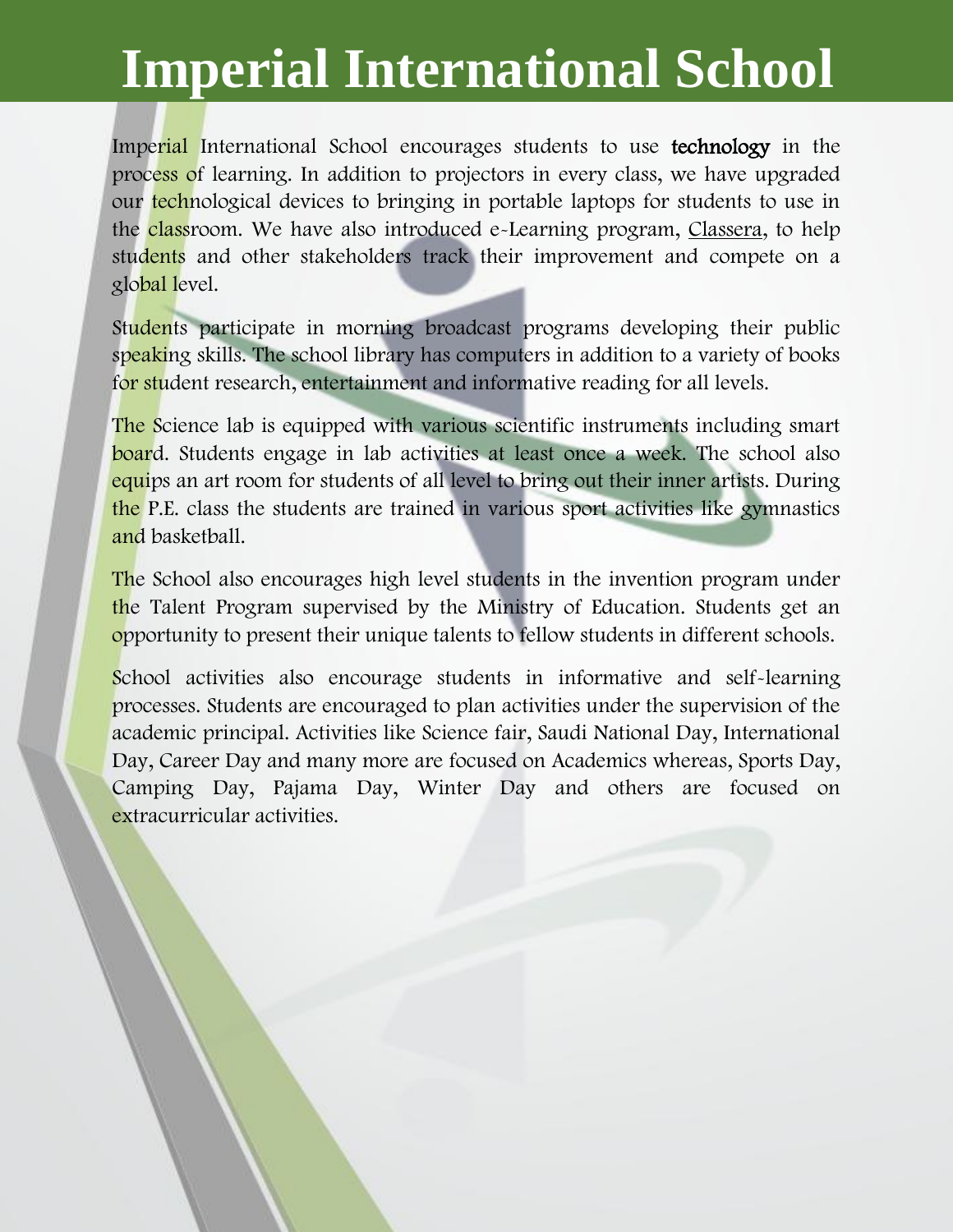#### Notable Achievements

In the last three years, we achieved most of our previous goals and introduced more ideas in the learning processes. We did our best to achieve the following:

Integrate the active learning strategies in the teaching process. Involving students' five senses in learning process in KG section and lower grades. This was applied successfully by using games, tools, and teaching materials sometimes and organizing educational trips instead of presenting lessons ideas in classes depending only on books and boards.

While the ways of teaching tended to involve students themselves in intermediate and upper grades, where students found themselves acting as teachers, scientists, or even actors to present the lessons for their peers while teachers supervise their steps. Students made researches, surveys, presentations, and seminars which was helpful in developing their public speaking skills too.

Increasing the teachers' awareness about the importance of the student's character:

The teachers attended workshops to understand their big role in building student character and helping them evaluate themselves positively and work to increase the good side in each one's character. This was applied positively through following encouragement system according to the students' ages and applying some additional activities depending on the strength of each student, regardless his/ her level.

Increasing the school visual aids connected to each lesson in all subjects. This was done in two ways: Firstly, providing the resources like, big books, flashcards, interactive read aloud cards, CDs, and other things from the books publishers that made it easier for teachers to go back to the store tools by referring to their teacher editions. Secondly, the teachers attended various workshops to understand how to make visual aids that can help to achieve the active learning side of each subject. We have also provided teachers with online resources to help their teaching process.

Training teachers to keep then updated about the changes in teaching strategies:

We have contract with **Kagan & EDI**, to provide professional workshops for the teachers to provide them with new ideas and help them achieve their goals in a modern technological world. The Academic Supervisor also makes workshop when the need arises.